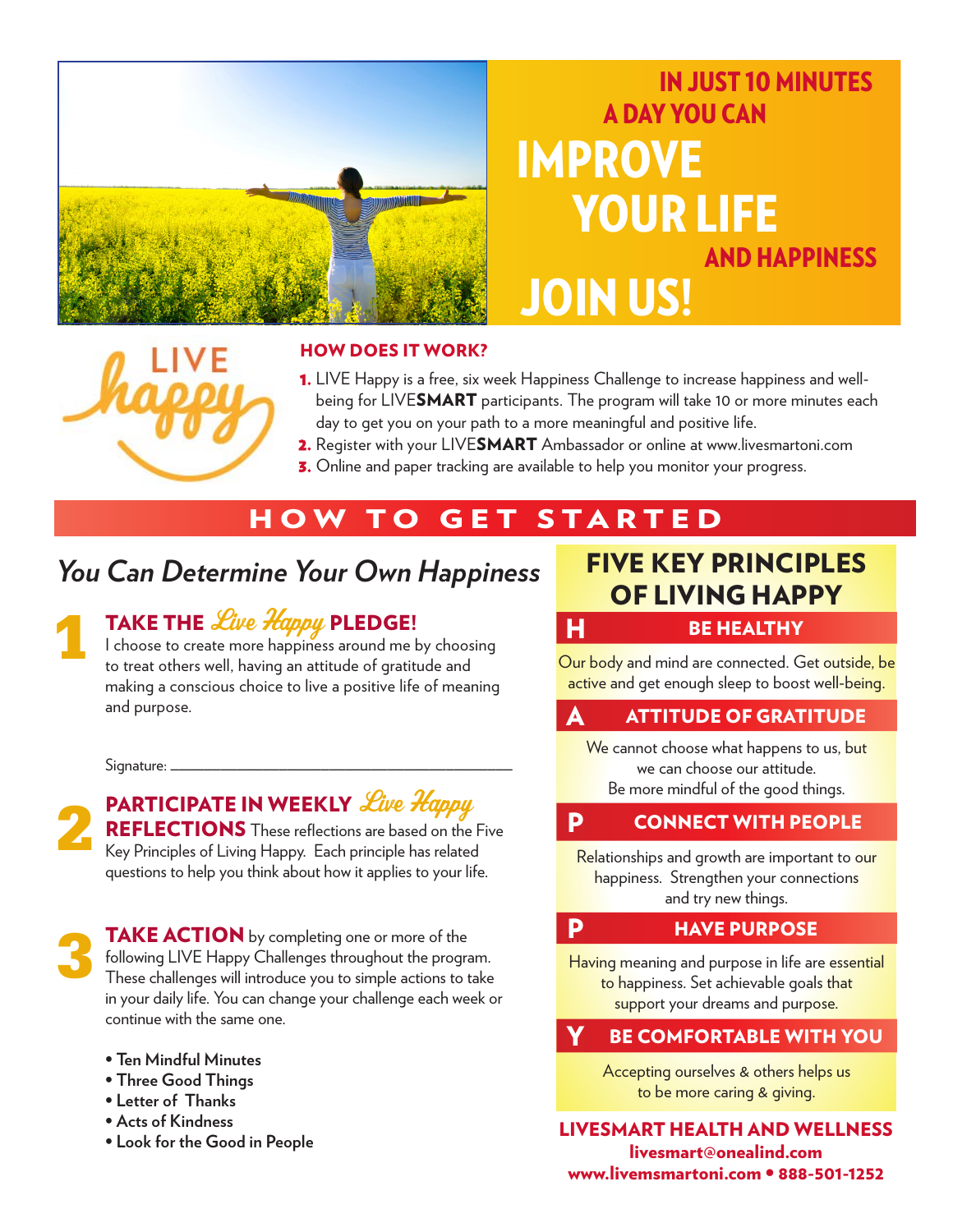#### WEEK 1: Get Started – Take a moment to reflect on happiness

What does happiness mean to you? \_

*(example: feeling good about how things are going)*

What things make you happy?  $\Box$ 

*(example: A relaxing day at home with my family)*

#### WEEK 2: Be Healthy – Physically and emotionally

How do you stay active and healthy?

*(example: I walk 2 miles a day outside and sleep 7 hours a night)*

What are you feeling good about?  $\sqsubseteq$ 

*(example: Fresh start with a New Year)*

#### WEEK 3: Have an Attitude of Gratitude

When do you stop and take notice?

*(example: When I am sitting on the dock at the lake)*

How do you bounce back in tough times?  $\equiv$ 

*(example: I reflect on what I am grateful for)*

#### WEEK 4: Connect with People

Who matters most to you?\_\_\_\_\_\_\_\_\_\_\_\_\_\_\_\_\_\_\_\_\_\_\_\_\_\_\_\_\_\_\_\_\_\_\_\_\_\_\_\_\_\_\_\_\_\_\_\_\_\_\_\_\_\_\_\_\_\_\_\_\_\_\_\_\_\_\_\_\_\_\_\_

*(example: My husband and children)*

What new things have your tried recently? \_

*(example: I took apart my dryer and repaired it)*

#### WEEK5: Have Purpose

What gives your life meaning?

*(example: Raising my children to be caring, adventurous and productive individuals)*

What are your most important goals?

*(example: To travel to at least 40 states in the US)*

#### WEEK 6: Be Comfortable with You

What is the real you like?  $\perp$ 

*(example: Adventurous and outgoing)*

What do you do to help others? \_

*(example: I babysit my grandchildren twice a week)*

#### Don't forget to connect and share your happiness with others…

- Participate in the challenge items together.
- Post photos or stories to your location's LIVESMART bulletin board.

**LIKE US ON**

• Connect with LIVESMART on Facebook, Twitter or Instagram at /livesmartoni. Use the hashtag: #livehappyoni

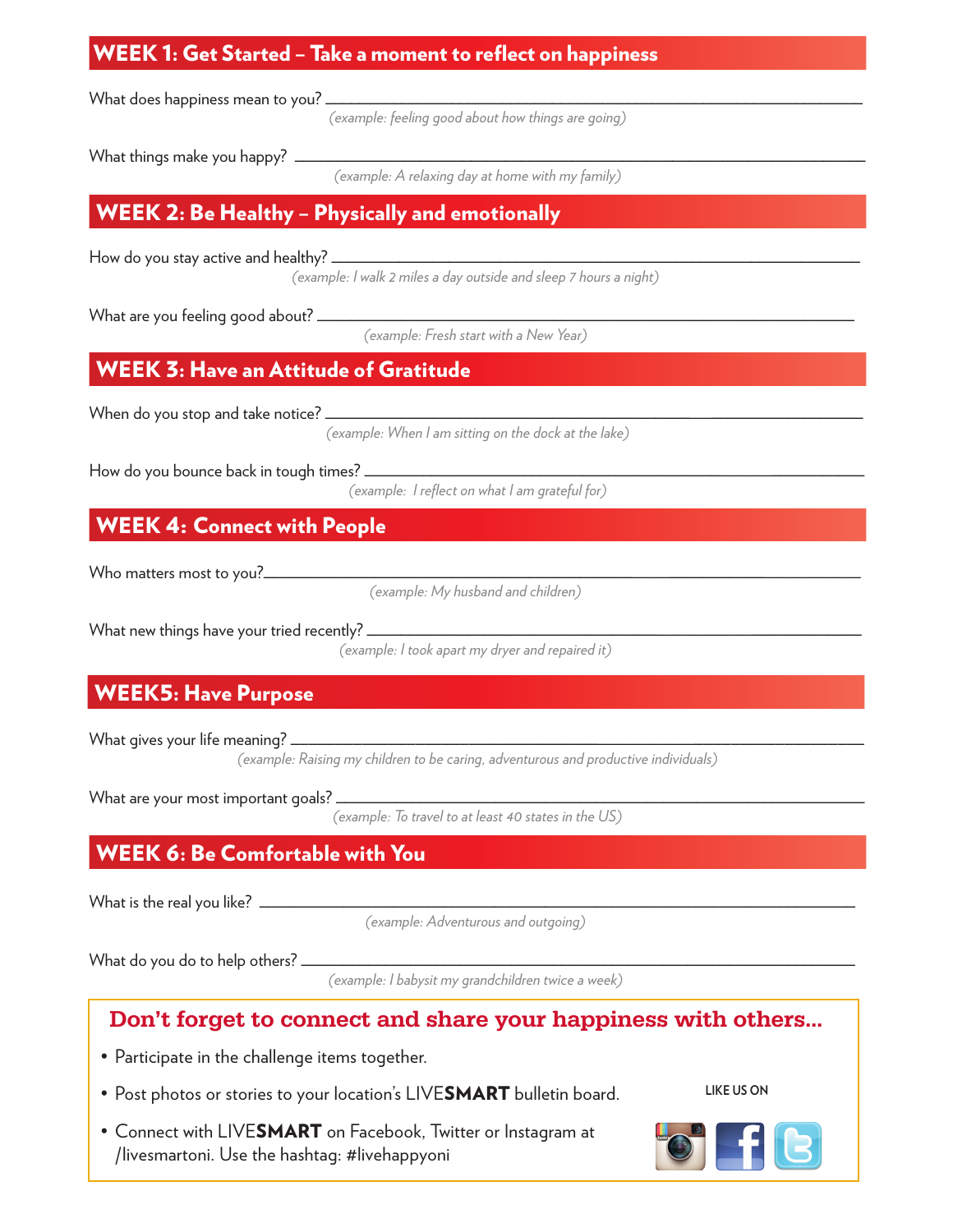## **Choose Your LIVE Happy challenge!**

*Choose one or more of the following Challenges throughout the program. You can change your challenge each week and do a new one or continue with the same one.*

TEN MINDFUL MINUTES: Mindfulness is a way of paying attention to the present moment. When we're more mindful, we become aware of our thoughts and feelings and are better able to manage them. This can boost our concentration, improve relationships and help with stress or depression. *Take 10 minutes a day to be more mindful – you can do it anywhere, anytime.*  **Check out this Smart phone App: Headspace**

THREE GOOD THINGS: Being grateful is about having a sense of appreciation and thankfulness in life. This can help us be healthier, happier and more fulfilled. *Each day, write down three good things that happened or you feel grateful for.* **Check out this Smart phone App: Happier**

LETTER OF THANKS: Studies show that expressing our gratitude to others can significantly boost our happiness, help strengthen your relationships and make an impact on the recipient as well. *Who are you grateful to? Write a note of gratitude to this person.*

ACTS OF KINDNESS Doing things to help others is not only good for the recipients – it has positive payback for our happiness and health too. *If you want to feel good – do good! Review the list below and perform an extra act of kindness each day.* **Check out this Smart phone App: Acts of Kindness**

LOOK FOR THE GOOD IN PEOPLE: It's easy to take our nearest and dearest for granted. Take time to bring to mind what we value and appreciate about others. *Appreciate the good things about someone and share it with them – in person, through a note, etc.*

## **Here are some ideas for acts of kindness:**

- 1. Give up your seat
- 2. Hold a door for someone
- 3. Yield and let a car in
- 4. Read a story with a child
- 5. Give someone a hug
- 6. Offer to mow your neighbors lawn
- 7. Buy fruit for your coworker
- 8. Do a chore for someone
- 9. Visit someone who is lonely
- 10. Pass on a book you liked
- 11. Pick up litter as you walk
- 12. Take a meal to someone
- 13. Buy an unexpected gift
- 14. Let a car in on each journey
- 15. Make someone new feel welcome
- 16. Visit a sick friend
- 17. Rake someone's yard
- 18. Give Blood
- 19. Say you're sorry
- 20. Donate to charity
- 21. Give a compliment
- 22. Pay for someone in line behind you
- 23. Let someone have your parking spot
- 24. Tell someone nice job

#### TEN SURPRISING FACTS ABOUT HAPPINESS

- **1.** Your genes and family upbringing account for only half of your happiness levels, 10 percent of your happiness comes from external circumstances. Your outlook on life, and what you choose to do with your life accounts for 40 percent of your happiness levels. This includes your friendships, work, and participation in your community.
- **2.** A mere 20 minutes of exercise, three days each week will increase your happiness by 10 to 20 percent after six months.
- **3.** The happier you are, the more **antibodies** your body generates up to 50 percent more, in fact.
- **4.** Happy people generally earn more than unhappy people.
- **5. Dancing** increases happiness.
- **6.** Money does not buy happiness. After having your basic material needs met, additional money does not have any impact on your levels of happiness.
- **7. Education and intelligence** do not make you more happy than anyone else.
- **8.** Happiness has a fragrance. Clinical experiments on body odor have proven your scent changes between when you are stressed or happy.
- **9.** The more you **hug your children**, the happier they will be as adults.
- **10.** The most powerful way to increase your short-term feelings of happiness is to perform random acts of kindness to others, or to send a letter of gratitude to someone you care about. Five such acts in a week will increase your happiness for up to three months.